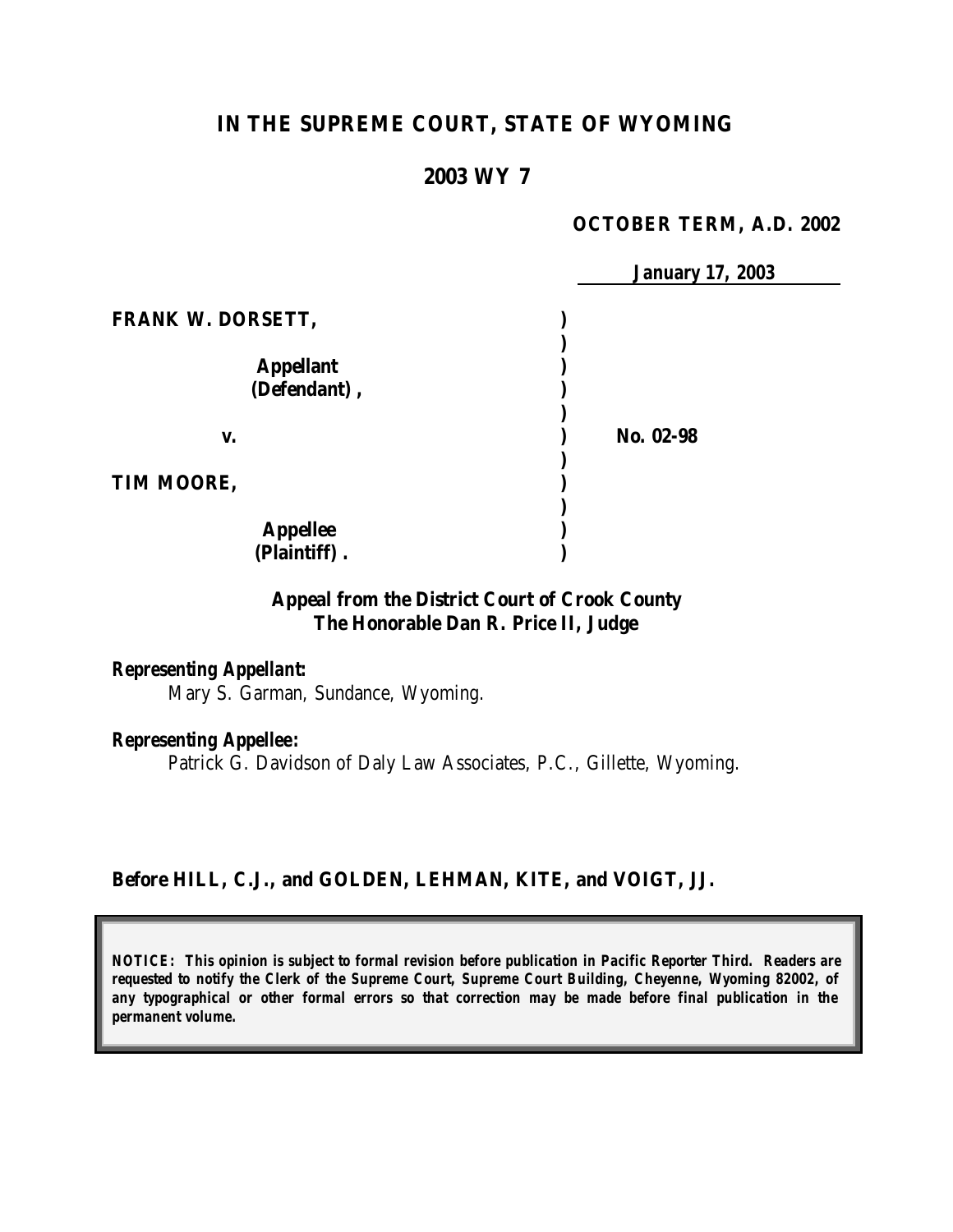### **Hill, Chief Justice.**

[¶1] Appellant Frank W. Dorsett (Dorsett) challenges the portion of a district court judgment that required him to reimburse a neighboring landowner, appellee Tim Moore (Moore), for one-half of the cost of rebuilding a partition fence. Dorsett claims the district court erred in applying estoppel against him. We disagree and affirm.

## **ISSUES**

[¶2] Dorsett presents one issue for our review:

Did the trial court err when it sustained the objection by the plaintiff that defendant was estopped by his conduct from complaining that the fence plaintiff had built between the defendant's and plaintiff's deeded land was not a partition fence pursuant to W.S. Section 11-28-106?

# **FACTS**

[¶3] The parties own neighboring ranches in Crook County. Both ranches consist of deeded property as well as lands used pursuant to grazing permits issued by the United States Bureau of Land Management. By early 1999, the fence between the parties' lands had deteriorated and would no longer hold livestock in a number of places. On October 12, 1999, Moore mailed to Dorsett the first in a series of letters addressing fence-related problems. Dorsett received the letter but did not respond. Another letter, dated January 14, 2000, detailed, among other things, problems caused by cattle straying onto Moore's lands. Moore indicated that he was contemplating fence repairs and that he was "looking to share the costs equally" with Dorsett. Dorsett did not respond to this letter.

[¶4] The next letter was dated January 24, 2000. In that letter, Moore detailed the repairs needed on the fence, indicated he intended to hire a fencing contractor, and stated that he expected Dorsett to pay one-half the cost. Moore's letter also provided:

> If you will not enter a formal agreement with me to pay for one-half of these repairs, I will give you the opportunity to arrange for your share of the labor on one-half of each project. … If you do not take the opportunity to do your share of these projects, which I have outlined, I will do them for you after July 1, 2000.

Although Dorsett received this letter, he did not respond. The next letter from Moore was dated March 3 and suggested the parties hire a reputable fencing contractor to do the work.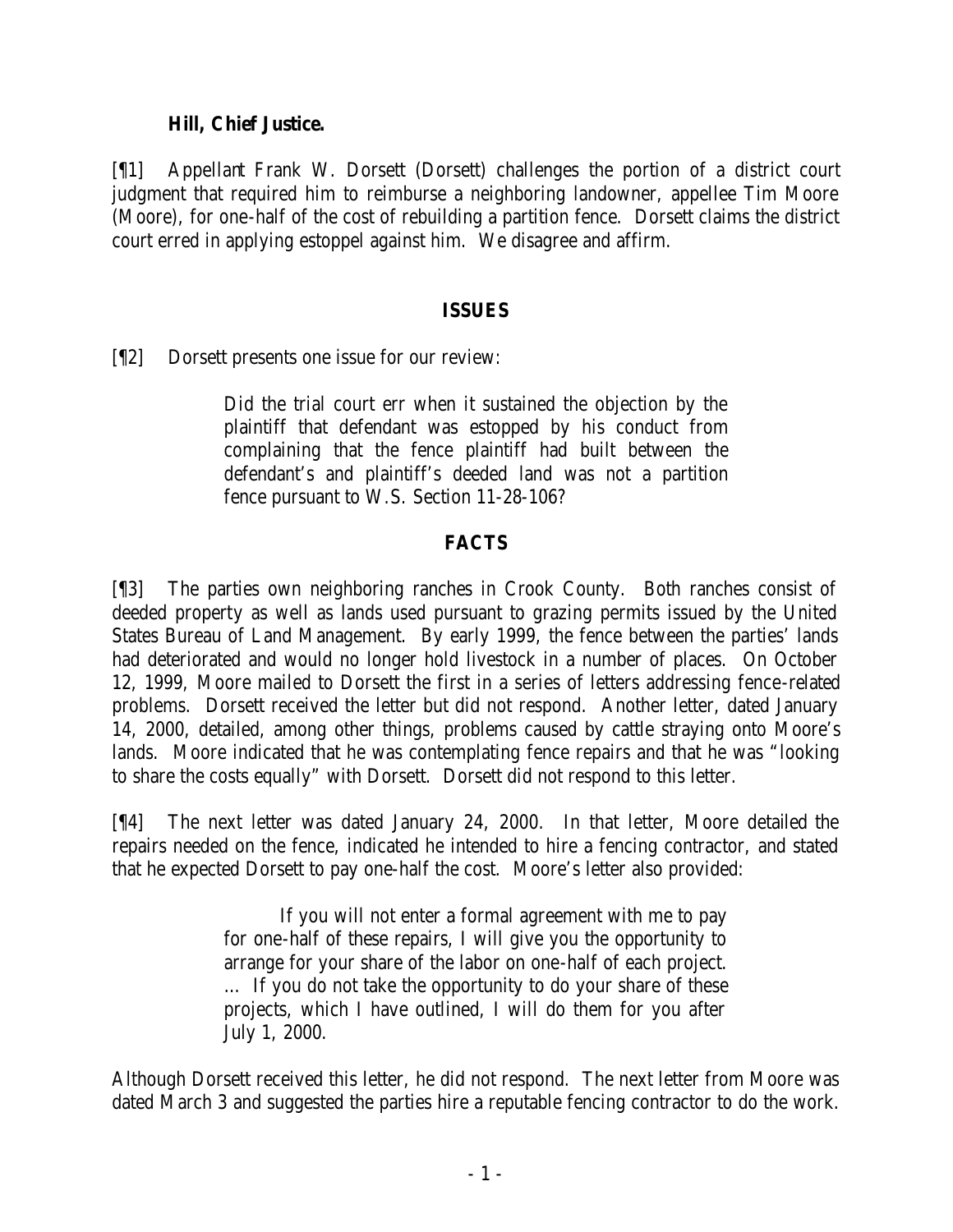Again, Dorsett received this letter but did not respond.

[¶5] In August of 2000, Moore contracted with a fencing company to rebuild the fence. The fencing company began work on September 10, 2000, and completed the project on October 6. The contractor rebuilt the fence where it had always been located. On October 26, 2000, Moore mailed a letter to Dorsett requesting payment for one-half of the cost of the fencing project. There was no response to this letter.

[¶6] In March of 2001, following a demand letter that went unanswered, Moore, relying on Wyo. Stat. Ann. § 11-28-106,<sup>1</sup> filed this suit to recover, among other things, one-half of the cost of the fencing project. The case was tried to the bench. Dorsett offered testimony that, sometime after the complaint was filed, he hired a local engineer to perform a survey. The survey revealed that the fence was not on the property boundary line in places, although the record is somewhat confusing regarding where the fence deviates. When Moore objected to this testimony regarding deviation from the boundary line, the district court sustained the objection on the ground that Dorsett was estopped from presenting such evidence. The district court allowed Dorsett to make an offer of proof. The district court found generally in favor of Moore. It ordered Dorsett to pay Moore \$10,159.71 as one-half of the cost of rebuilding the fence. The district court also ordered Dorsett to pay Moore \$954.00 for grazing fees, but Dorsett does not challenge that portion of the judgment.

## **DISCUSSION**

[¶7] Dorsett contends that the district court erred in applying equitable estoppel against him. This Court has defined equitable estoppel in this fashion:

> Equitable estoppel is the effect of the voluntary conduct of a party whereby he is absolutely precluded from asserting rights which might otherwise have existed as against another person

<sup>&</sup>lt;sup>1</sup> Wyo. Stat. Ann. § 11-28-106 (LexisNexis 2001) provides:

The owner of any lawful fence which is or becomes a partition fence separating the owner's land from that belonging to some other person may require the person to pay for one-half (1/2) of what it would or does actually cost to construct the partition fence. In case of refusal, the owner may maintain a civil action against the person refusing and is entitled to recover one-half (1/2) of what it would or did actually cost to construct that portion of the partition fence used by the person and costs of suit. The joint users of a partition fence shall contribute to the cost of maintenance in proportion to their respective interests and if either refuses to pay his share of the cost of maintenance, the other may recover maintenance costs in the manner provided for recovering the cost of construction.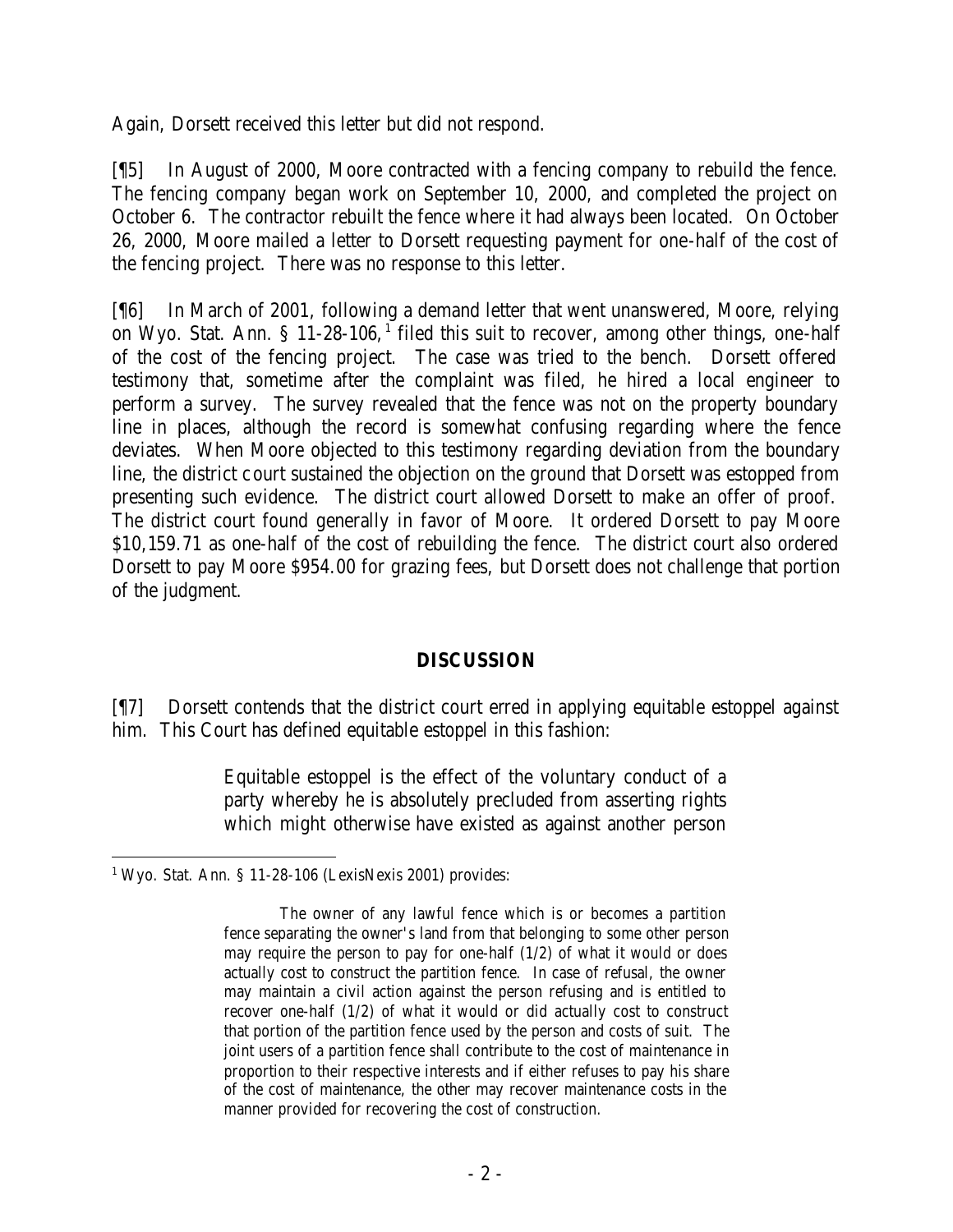who has in good faith relied upon such conduct and has been led thereby to change his position for the worse.

*Snake River Brewing Company, Inc. v. Town of Jackson*, 2002 WY 11, ¶28, 39 P.3d 397, ¶28 (Wyo. 2002) (quoting *State Farm Mutual Auto Insurance Company v. Petsch*, 261 F.2d 331, 335 ( $10^{th}$  Cir. 1958)). Dorsett asserts that equitable estoppel is inapplicable because Moore never changed his position in reliance on Dorsett's conduct. Dorsett claims that Moore was going to repair the fence regardless of Dorsett's action or inaction. Moore responds that, if the district court did apply estoppel, it merely estopped Dorsett from his attempt, at trial, to establish that the fence was not a partition fence because it is not located on the true boundary line. Moore contends that Dorsett was properly estopped from arguing the fence should be located other than where it has always been located.

[¶8] In its oral ruling, the district court stated:

I don't know whether estoppel is the proper word or not. But certainly Mr. Moore saw a problem, tried to fix it, wrote letters to his neighbor. Maybe they weren't the best letters you could write, but they were certainly efforts to reach out. And what was the response? Well, clearly the response was no response.

So he still has a problem. And Mr. Dorsett says that there was a problem with cattle going back and forth. But Mr. Dorsett does nothing to solve the problem other than rebuild a fence.

And when it's suggested that maybe it's time for something more than just a band-aid on what's been going on over the years because that's not working, Mr. Dorsett doesn't come in and say, "Wait a minute. I like this band-aid approach and I don't want to do it this way. I don't think you've got good bids. I don't think you are going to put the fence in the right place." A lot of things he could have said, but he didn't say anything.

And you do have the right to remain silent. But in civil matters, your silence can be used against you. In criminal cases, your silence can't be used against you.

So your silence is being used against you. You've had the right to remain silent, but it's been used against you because you used the ostrich approach: I'll just ignore the problem. I'll ignore the forays of someone trying to solve that problem, and so you did nothing.

Well, Mr. Moore I think is entitled under the statute to do something about that and he did something. And maybe he went a little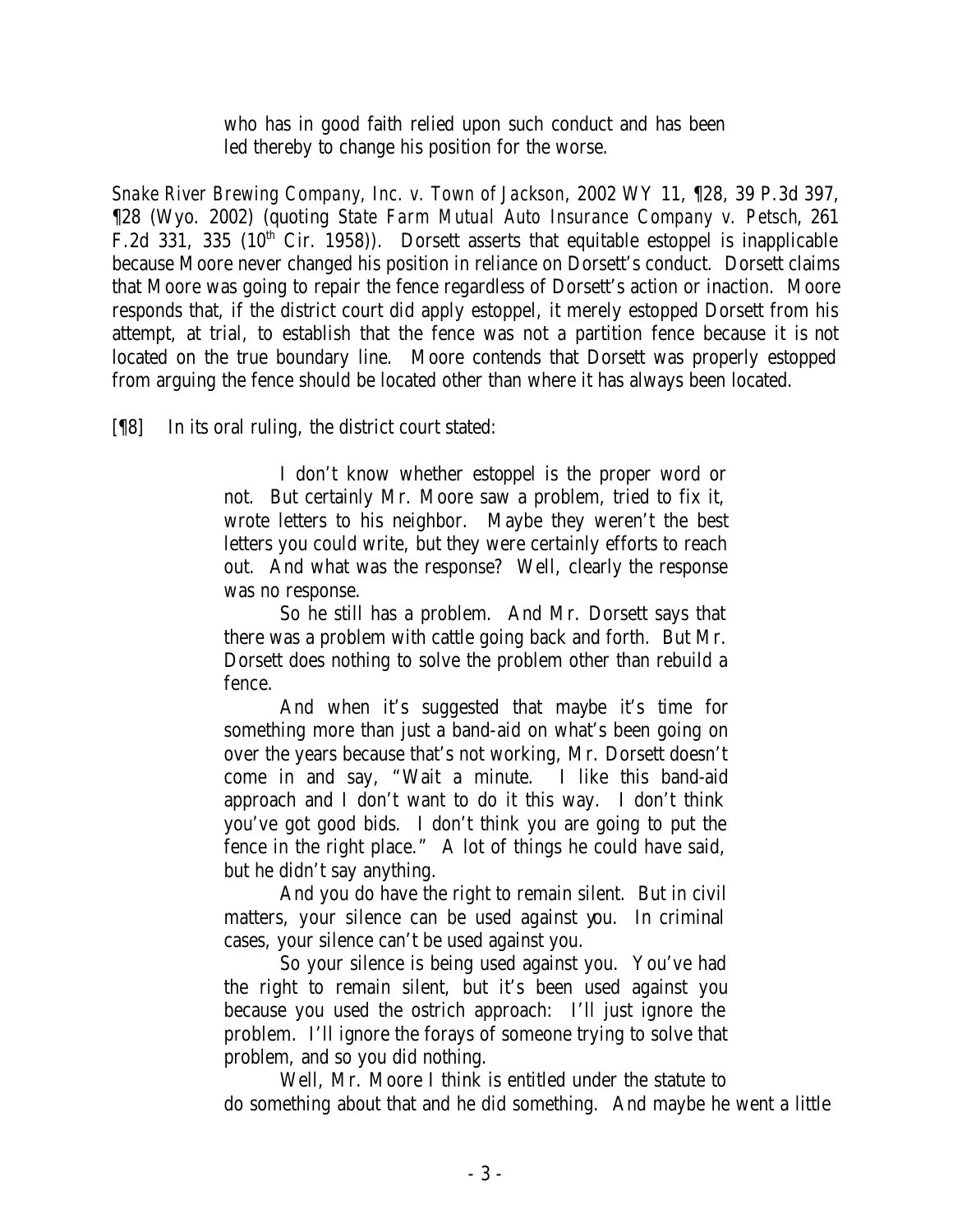bit more than, quote, just the bare minimum legal fence, but he didn't have any input from his neighbor even though he tried to get it. So he did what sounds fairly reasonable, at least it sounds reasonable for the Court from the testimony I've heard.

[¶9] Although the district court did not specify the equitable doctrine it applied, we do not agree with Dorsett that the district court applied the doctrine of equitable estoppel. Instead, we conclude the district court's ruling is properly characterized as an application of the doctrine of laches, which is simply a form of equitable estoppel. *Thompson v. Board of County Commissioners of the County of Sublette*, 2001 WY 108, ¶6, 34 P.3d 278, ¶6, (Wyo. 2001); *Goshen Irrigation District v. Wyoming State Board of Control*, 926 P.2d 943, 949 (Wyo. 1996); *Squaw Mountain Cattle Company v. Bowen*, 804 P.2d 1292, 1297 (Wyo. 1991). Laches is defined as such delay in enforcing one's rights that it works to the disadvantage of another. *Thompson*, ¶17; *Big Piney Oil & Gas Company v. Wyoming Oil and Gas Conservation Commission*, 715 P.2d 557, 561 (Wyo. 1986). A claim of laches is comprised of two elements--inexcusable delay and injury, prejudice, or disadvantage to the defendants or others. *Thompson,* ¶17.

[¶10] The district court ruled that Dorsett's delay in enforcing his rights precluded him from asserting rights he would otherwise have been able to assert had he acted more promptly. Dorsett's delay worked a disadvantage to Moore, who completed the fencing project with his own funds, then was required to resort to litigation to recoup one-half of the costs from Dorsett. In addition, had Dorsett come forward earlier with his concerns, any current problems could likely have been avoided. The district court properly applied the form of equitable estoppel known as laches.

[¶11] The district court's ruling finds further support in the equitable maxim that "[e]quity aids the vigilant, not those who slumber on their rights." *Application of Beaver Dam Ditch Company*, 93 P.2d 934, 939, 54 Wyo. 459, 482 (Wyo. 1939); *Moncrief v. Sohio Petroleum Company*, 775 P.2d 1021, 1025 n.5 (Wyo. 1989). Here, despite Moore's repeated attempts to resolve the fence problems in a neighborly fashion, Dorsett did not respond. Having slumbered on his rights, Dorsett was in no position to complain about Moore's resolution of the problem or the placement of the fence where it had always been.<sup>2</sup> We find no abuse of discretion in the district court's ruling. *Thompson*, ¶7. ("Whether laches or, by analogy, equitable estoppel is available as a de fense is a question addressed to the sound discretion of the district court.")

<sup>&</sup>lt;sup>2</sup> Our ruling is limited to location of the fence for recovery of costs of repair under Wyo. Stat. Ann. § 11-28-106. We offer no opinion on whether the fence is a "boundary fence" or a "fence of convenience." *See Hillard v. Marshall*, 888 P.2d 1255, 1260 (Wyo.1995), and *Kimball v. Turner*, 993 P.2d 303, 306 (Wyo. 1999).